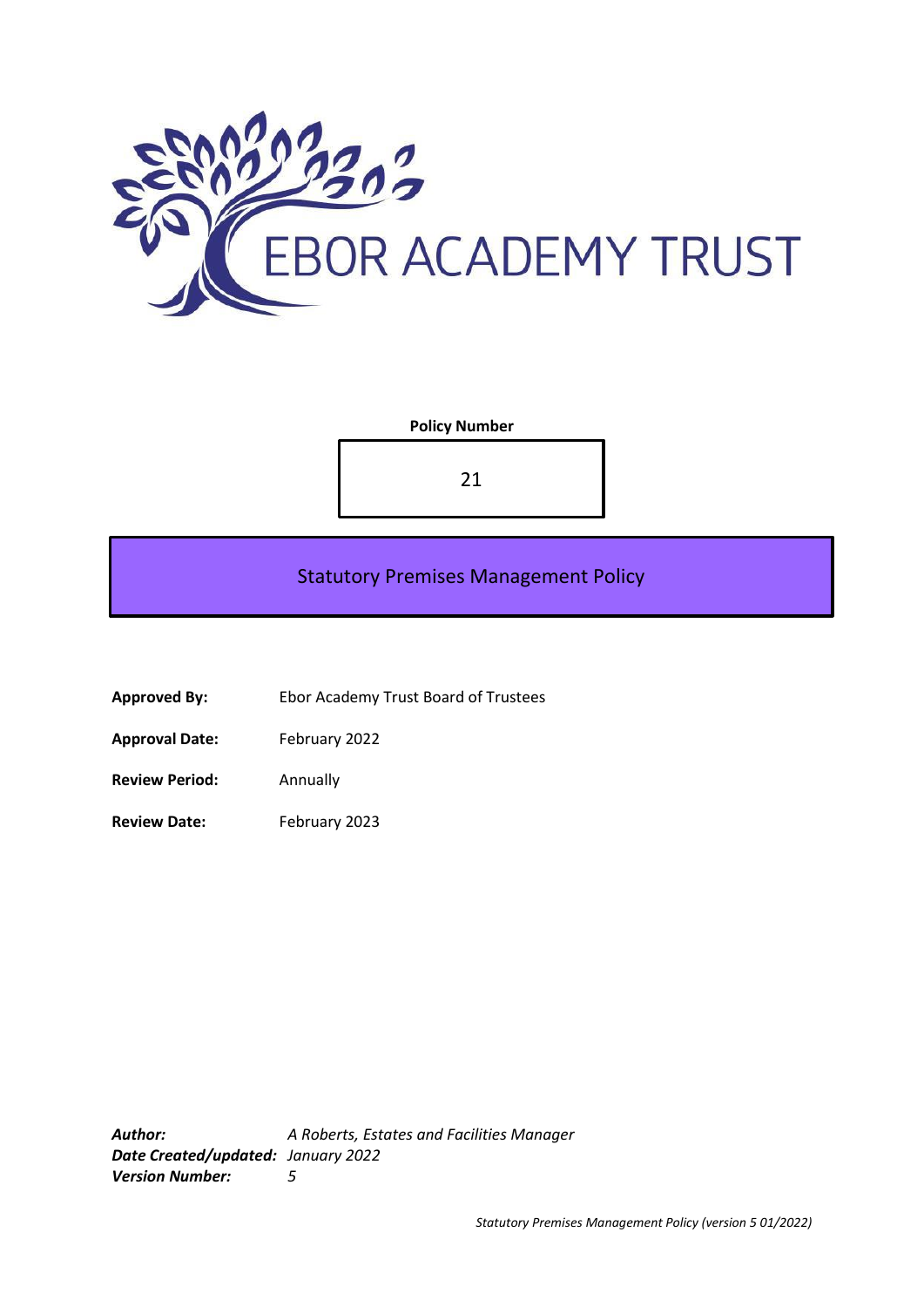## **Contents:**

| 1.               |  |
|------------------|--|
| 2.               |  |
| 3.               |  |
| 4.               |  |
| 5.               |  |
| 6.               |  |
| $\overline{7}$ . |  |
| 8.               |  |
| 9.               |  |
| 10.              |  |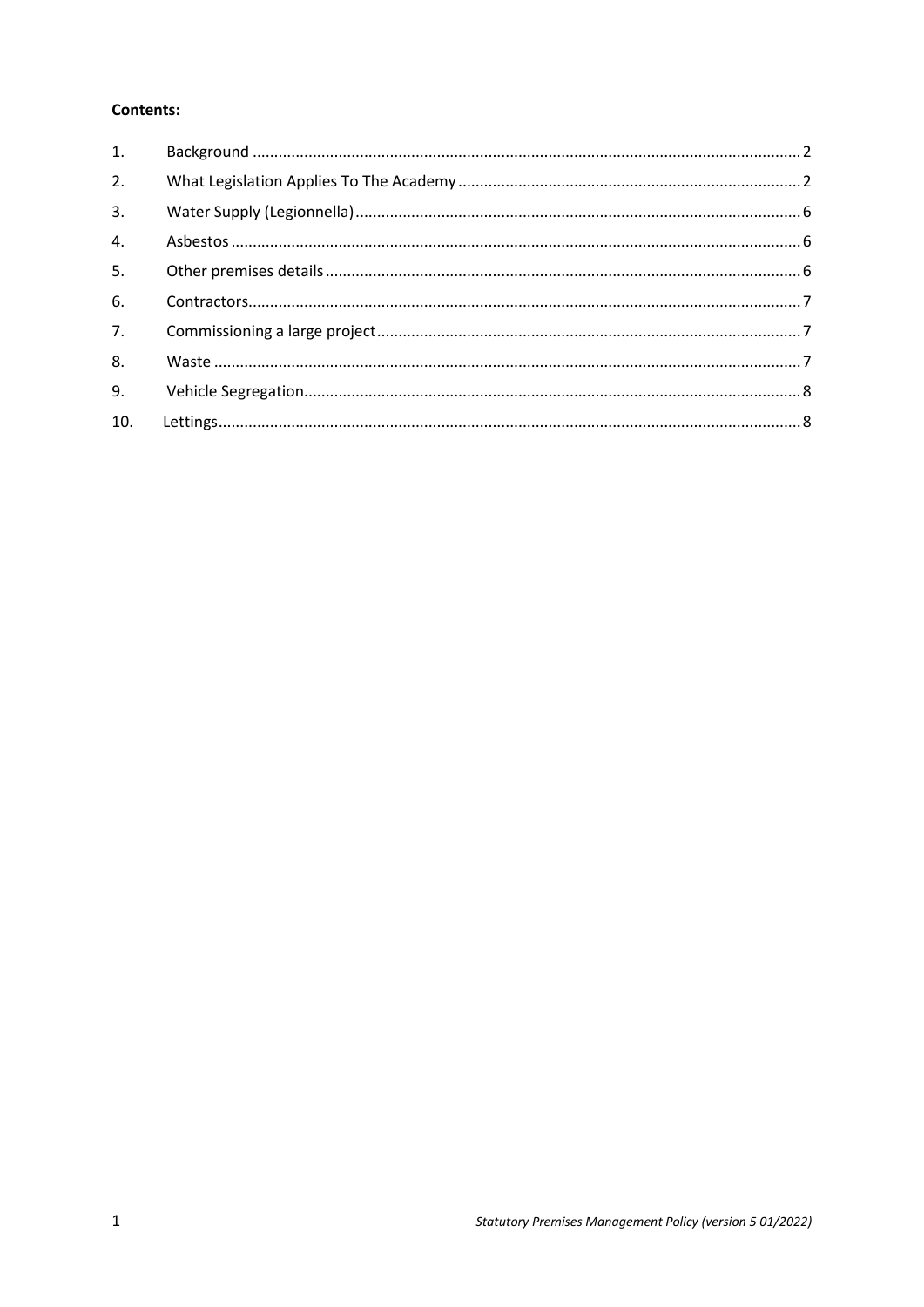This is a key document of Ebor Academy Trust and it applies to all staff. The policy is available to all parents/carers, prospective parents/carers and any authorised Inspectors.

Effective management of Trust buildings is the responsibility of the Estates and Facilities Manager along with each academy's premises staff.

This document is reviewed annually by the Estates and Facilities Manager or as events or legislation change requires.

The Estates and Asset Strategy document sets out what the Trust needs to do with its estate to achieve the estate vision. This is a 3 to 5 year, medium- to long-term strategy which can be found [here.](https://docs.google.com/document/d/1VKI2GilMOYjwPThJ9mMwCKK8s3o-C7u2-rwqUc2vSCU/edit?ts=5ff4c997)

Ebor Academy Trust is fully committed to ensuring that the application of this policy is nondiscriminatory in line with the UK Equality Act (2010).

The academy's premises are subject to an annual Health and Safety Audit by the Trust's Health & Safety Officer, along with regular Health and Safety monitoring checks and the Academy site manager/caretaker will undertake termly work place inspections, along with the appropriate Health and Safety governor and necessary school staff.

#### <span id="page-2-0"></span>**1. Background**

Ebor Academy Trust has a duty to ensure that buildings under their control comply with appropriate statutory, regulatory and corporate standards. This task is becoming increasingly complex, onerous and difficult due to current legislation. The Trust needs to consider the buildings';

**Condition** – focus on the physical state of the premises to ensure safe and continuous operation as well as other issues involving building regulations and other non-education statutory requirements.

**Suitability** – focus on the quality of the premises to meet curriculum or management needs and other issues impacting on the role of the academy in raising educational standards.

#### <span id="page-2-1"></span>**2. What Legislation Applies To The Academy**

- a) The Education (Academy Premises) Regulations 1999 which prescribe minimum standards for academy premises. They include a general requirement that every part of an academy's premises must be such as to reasonably assure the health, safety and welfare of the occupants.
- b) The Health and Safety at Work Act 1974 (HSWA). This is the enabling act which sets out the broad principles for managing health and safety legislation in workplaces, which places a general duty on employers to "ensure so far as is reasonably practicable the health, safety and welfare at work of all their employees" and requires employers to conduct their undertaking in a way that does not pose risk to the health and safety of non-employees. The HSWA is the main health and safety legislation.
- c) The Workplace (Health, Safety and Welfare) Regulations 1992 which outline provisions that must be made in relation to the work environment.
- d) Management of Health and Safety at Work Regulations 1999 (MHSWR).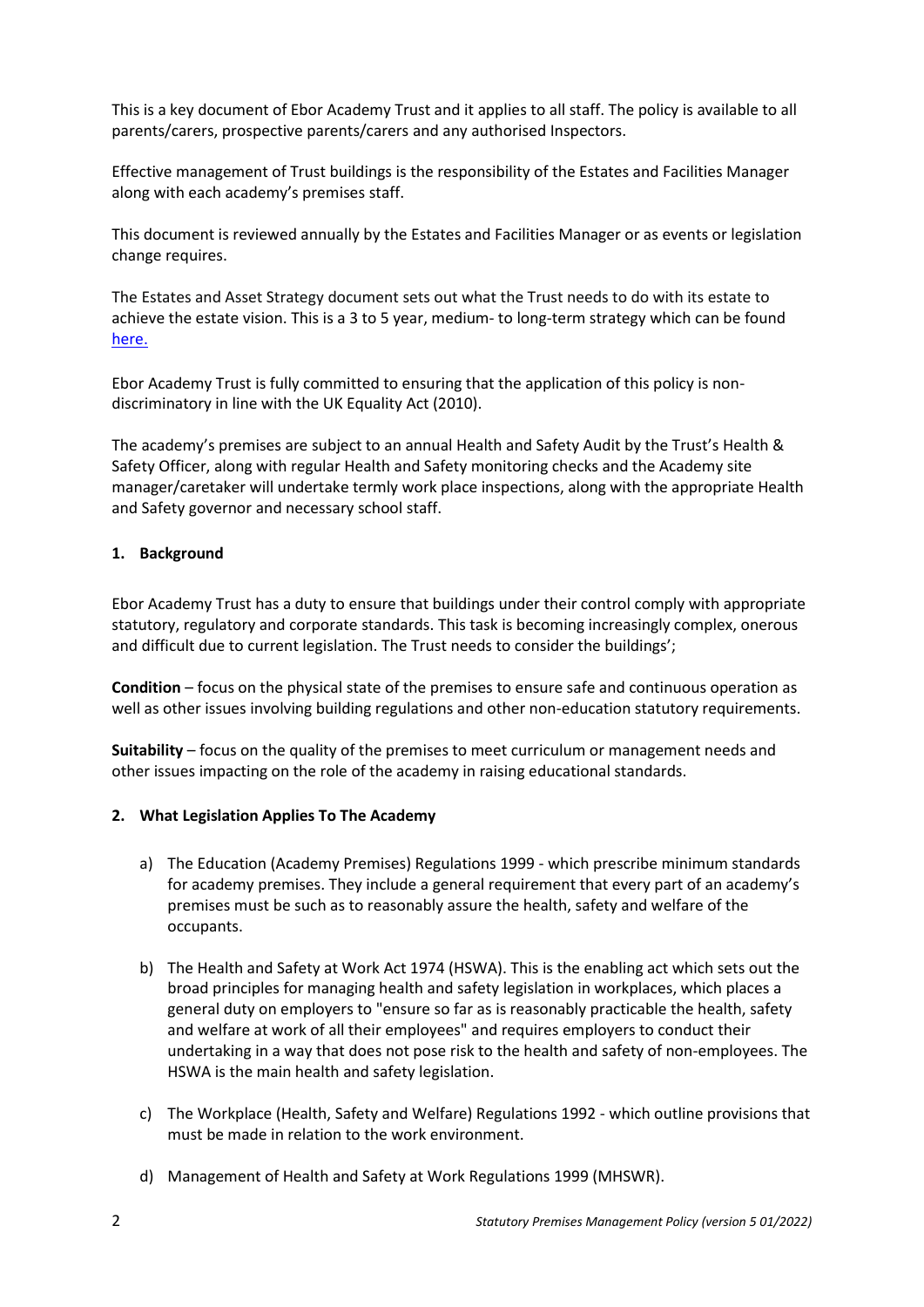- e) Approved Codes of Practice (ACOPs) and Health and Safety Executive (HSE) guidance documents and standards.
- f) Building Regulations which are a legal requirement aimed at achieving adequate standards for the construction of buildings. They are laid down by Parliament and are supported by separate documents containing practical and technical guidance on compliance, which are known as 'Approved Documents'.
- g) CDM Regulations 2015
- h) The Regulatory Reform (Fire Safety) Order 2005.

The academy premises are constantly monitored by the Trust Estates and Facilities Manager/Trust Health and Safety Officer and by the individual Premises Staff and SLT. The academy gives due regard to the regulations listed above.

The Trust Estates and Facilities Manager;

- I. Develops the Asset Management Plan
- II. Prepares a Long Term Maintenance Plan which is prioritised within available budgets using the Trust Development Plan
- III. Manages repair or improvement projects
- IV. Prepares policies for security, fire safety, health and safety, including monitoring processes
- V. Ensures that risk assessments are prepared and acted upon
- VI. Employs professional Property Advisers, as required, to ensure larger projects are undertaken to an acceptable standard and compliant with relevant legislation and regulations.
- VII. Monitoring and reporting against compliance

The Trust undertakes the following as prescribed by legislation;

## **2.1 The academy ensures that the regular maintenance is carried out in accordance with best practice and as required by legislation including the following;**

| <b>AREA OF CONCERN</b>                    | <b>CHECKS</b>                                            | <b>RESPONSIBLE</b>                |
|-------------------------------------------|----------------------------------------------------------|-----------------------------------|
| Design and Technology<br>Equipment        | Design and Technology Equipment as per<br><b>CLEAPPS</b> | Technician (Secondary<br>Schools) |
| Security                                  | Intruder Alarm                                           | Site Manager/Caretaker            |
|                                           | <b>CCTV System</b>                                       | Contractor                        |
| Asbestos                                  | 5-year Asbestos survey                                   | Contractor                        |
|                                           | Annual Asbestos management plan review                   | Site Manager/Caretaker            |
|                                           | Monthly Asbestos monitoring                              | Site Manager/Caretaker            |
| <i><b>COSHH</b></i>                       | COSHH check - monthly                                    | Site Manager/Caretaker            |
| Design and Technology<br><b>Equipment</b> | Design and Technology Equipment Annual<br>Servicing      | Contractor                        |
|                                           | Design and Technology Equipment H&S Audit                | Contractor                        |
| Doors (automated)                         | Doors (automated) annual inspection and testing          | Contractor                        |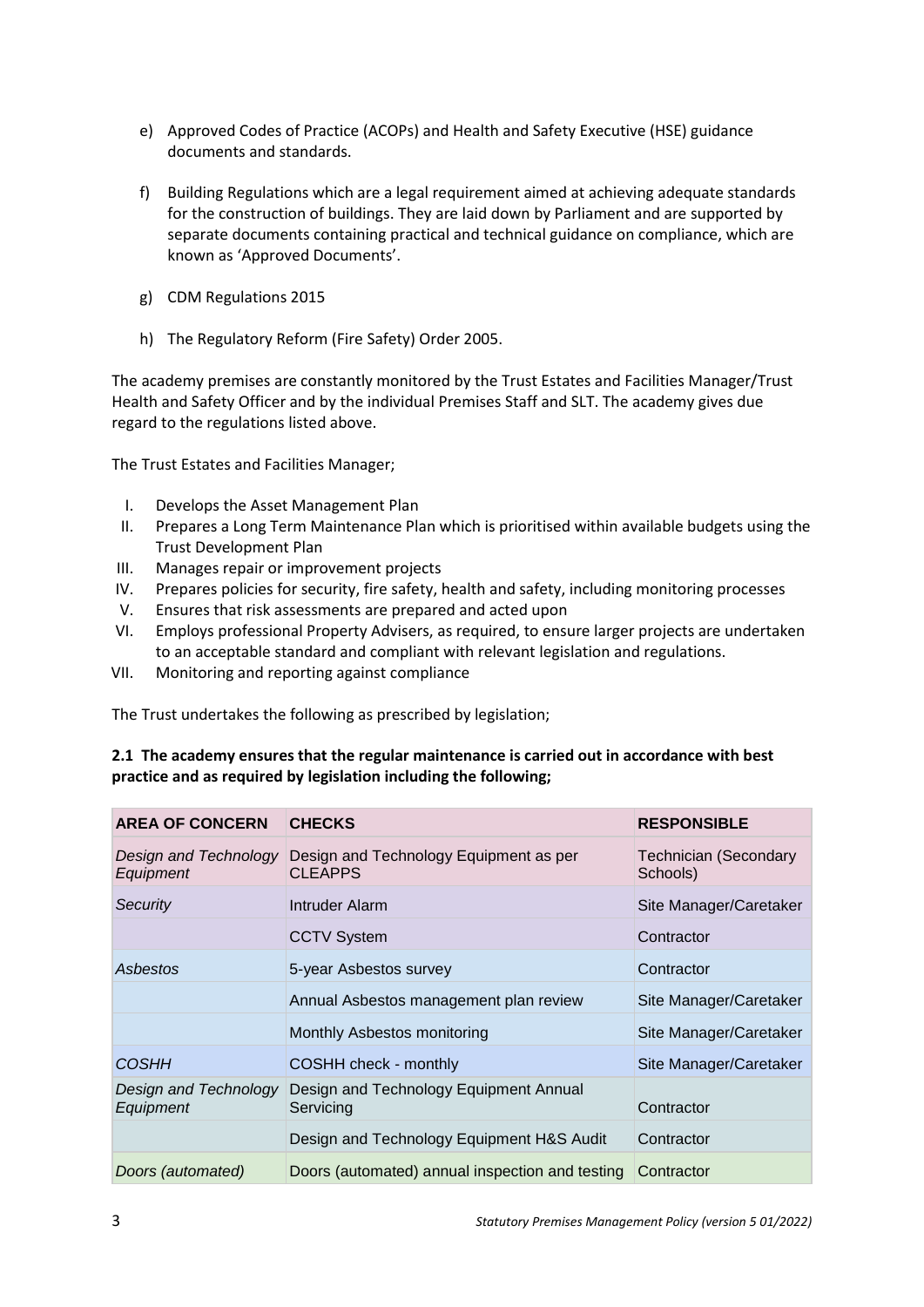|                                                   | Doors (automated) routine servicing (6-monthly)                                                                       | Contractor                    |
|---------------------------------------------------|-----------------------------------------------------------------------------------------------------------------------|-------------------------------|
| <b>Electrical</b>                                 | Electrical Fixed Installation Testing (5-yearly)                                                                      | Contractor                    |
|                                                   | <b>Electrical Fixed Installation Testing (Annual -</b><br><b>Swimming Pool)</b>                                       | Contractor                    |
|                                                   | <b>Electrical Portable Appliance Combined</b><br><b>Inspection and Testing</b>                                        | Contractor                    |
|                                                   | Emergency Lighting 3-hour load test (Annual)                                                                          | Contractor                    |
|                                                   | <b>Electrical Portable Appliance Visual Inspection</b><br>(6-monthly)                                                 | <b>Site Manager/Caretaker</b> |
|                                                   | Emergency lighting full function test (Monthly)                                                                       | <b>Site Manager/Caretaker</b> |
|                                                   | <b>Electrical Portable Appliance Electrical stage</b><br>lighting inspection and testing (3 months)                   | <b>Site Manager/Caretaker</b> |
| Fire                                              | Fire Fighting Equipment Extended service (5-<br>yearly)                                                               | Contractor                    |
|                                                   | Fire Fighting Equipment thorough inspection and<br>testing (Yearly)                                                   | Contractor                    |
|                                                   | Fire shutter and curtains maintenance (annually)                                                                      | Contractor                    |
|                                                   | Fire shutters and curtains testing to ensure<br>effective operation (6-monthly)                                       | Site Manager/Caretaker        |
|                                                   | Fire Fighting equipment visual check to ensure<br>equipment in assigned location has not been<br>discharged (monthly) | Site Manager/Caretaker        |
|                                                   | Fire Doors condition checks monthly                                                                                   | <b>Site Manager/Caretaker</b> |
|                                                   | Fire doors, operation of release devices weekly                                                                       | Site Manager/Caretaker        |
| <b>Fire Detection and</b><br><b>Alarm Systems</b> | Annual Inspection and Service of Fire Alarm<br>System                                                                 | Contractor                    |
|                                                   | Weekly testing of fire alarm system, call points<br>and sounders on rotation                                          | Site Manager/Caretaker        |
| Gas                                               | Gas pipework tightness testing (5-yearly)                                                                             | Contractor                    |
|                                                   | Gas pipework safety inspections (Annual)                                                                              | Contractor                    |
|                                                   | Gas appliances maintenance (Annual)                                                                                   | Contractor                    |
| <b>Gym Equipment</b>                              | Gym equipment inspect and maintenance<br>(Annual)                                                                     | Contractor                    |
|                                                   | Gym equipment visual inspection prior to use                                                                          | <b>PE</b> Teacher             |
| <b>HVAC</b> (Heating,<br>Ventilation and A/C)     | Dust and Fume extraction / local exhaust<br>ventilation thorough inspection (14 months)                               | Contractor                    |
|                                                   | Dust and Fume extraction / local exhaust<br>ventilation maintenance and servicing (Annual)                            | Contractor                    |
|                                                   | Boiler maintenance                                                                                                    | Contractor                    |
|                                                   | <b>Fan Convector Maintenance</b>                                                                                      | Contractor                    |
|                                                   | Air Conditioning and Ventilation Annual/Bi-Annual<br>Inspection                                                       | Contractor                    |
| <b>Miscellaneous</b>                              | Disabled Access audit every 3 years (and when<br>work is carried out)                                                 | Contractor                    |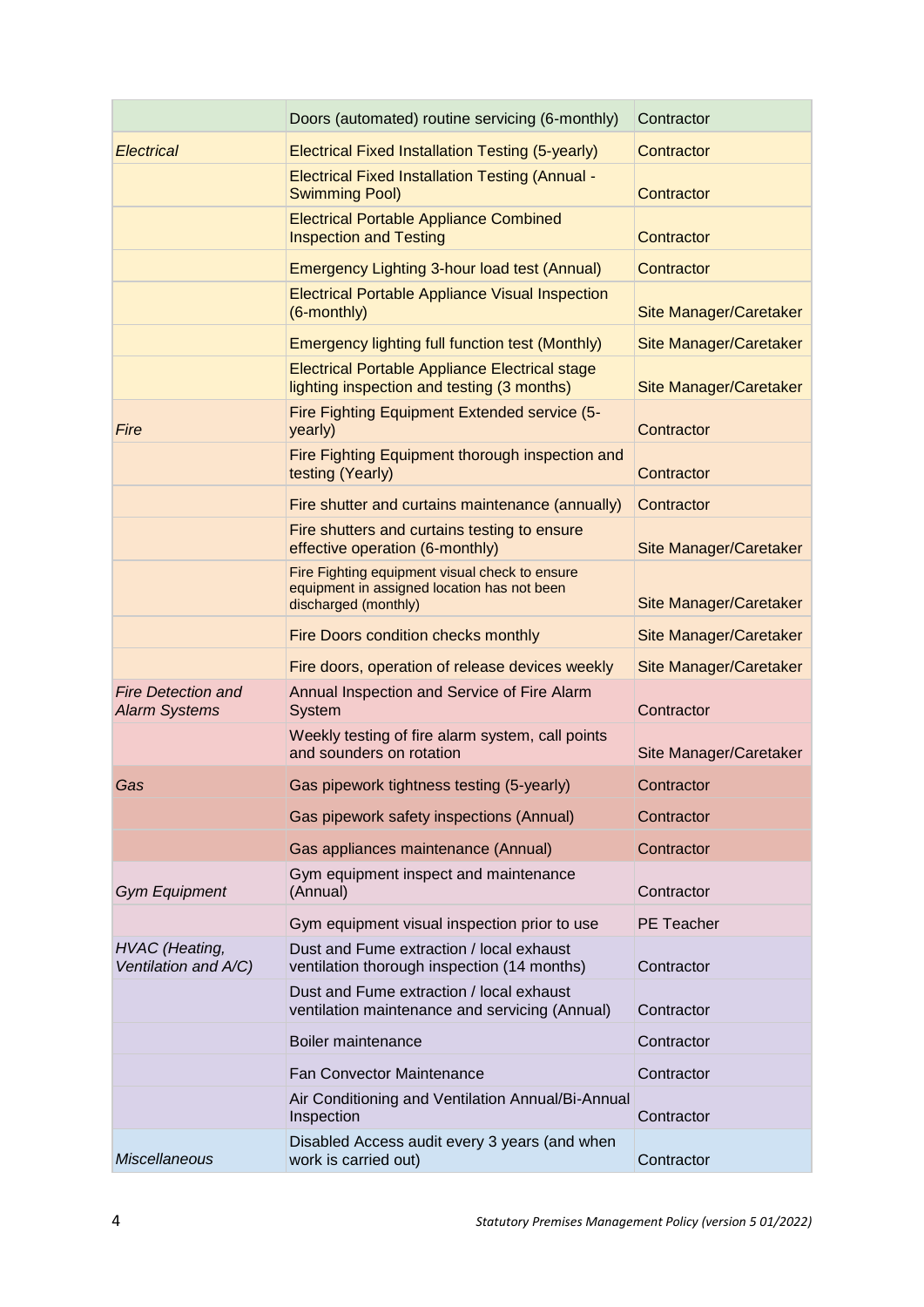|                                                      | Tables maintenance (Annual)                                                                | Contractor                    |
|------------------------------------------------------|--------------------------------------------------------------------------------------------|-------------------------------|
|                                                      | Roller Shutters maintenance (Annual)                                                       | Contractor                    |
|                                                      | Pressure Vessels examination and maintenance<br>(Annual)                                   | Contractor                    |
|                                                      | Lightning Conductors servicing (11-monthly)                                                | Contractor                    |
|                                                      | Fuel Oil maintenance (Annual)                                                              | Contractor                    |
|                                                      | Energy Performance Display Energy Certificate                                              | Contractor                    |
|                                                      | <b>Energy Performance Certificate</b>                                                      | Contractor                    |
|                                                      | Lifts and Lifting Equipment examination of<br>equipment and maintenance (6-monthly)        | Contractor                    |
|                                                      | Fragile roof access to be clearly signed and<br>guarded (termly)                           | Site Manager/Caretaker        |
| <b>Playground Equipment</b>                          | Playground equipment assessment and<br>inspection (Annual)                                 | Contractor                    |
|                                                      | Playground equipment - documented visual<br>inspection (Weekly)                            | Site Manager/Caretaker        |
|                                                      | Playground equipment - visual inspection (Daily)                                           | Site Manager/Caretaker        |
| <b>Swimming Pools</b>                                | Monthly water testing                                                                      | Contractor                    |
|                                                      | Daily water checks (3 times per day)                                                       | <b>Site Manager/Caretaker</b> |
| <b>Tree Safety and</b><br><b>Grounds Maintenance</b> | Tree maintenance every 3 years                                                             | Contractor                    |
|                                                      | Visual inspection of trees (Annual) + after high<br>winds                                  | Site Manager/Caretaker        |
|                                                      | Tree survey (Weekly)                                                                       | Site Manager/Caretaker        |
| <b>Water Hygiene</b>                                 | Water hygiene risk assessment (2 years)                                                    | Contractor                    |
|                                                      | Water hygiene thermostatic mixing valves -<br>maintenance of TMV's (Annual)                | Contractor                    |
|                                                      | Water and Service Temperature (heat emitters<br>and exposed pipework temperature) (Annual) | Site Manager/Caretaker        |
|                                                      | Sampling and Chlorination (Annual)                                                         | Contractor                    |
|                                                      | Water supply temperature check (6-monthly)                                                 | Contractor                    |
|                                                      | Water hygiene thermostatic mixing valves -<br>service safety check (6-monthly)             | Contractor                    |
|                                                      | Descaling of shower heads (3-monthly)                                                      | Site Manager/Caretaker        |
|                                                      | Flushing through of little used outlets (Weekly)                                           | Site Manager/Caretaker        |
|                                                      | Temperature testing of hot and cold stored water<br>(Monthly)                              | Site Manager/Caretaker        |
| <b>Working at Height</b>                             | Guard rails inspected and maintained (Monthly)                                             | Site Manager/Caretaker        |
|                                                      | Ladder inspection (Monthly)                                                                | Site Manager/Caretaker        |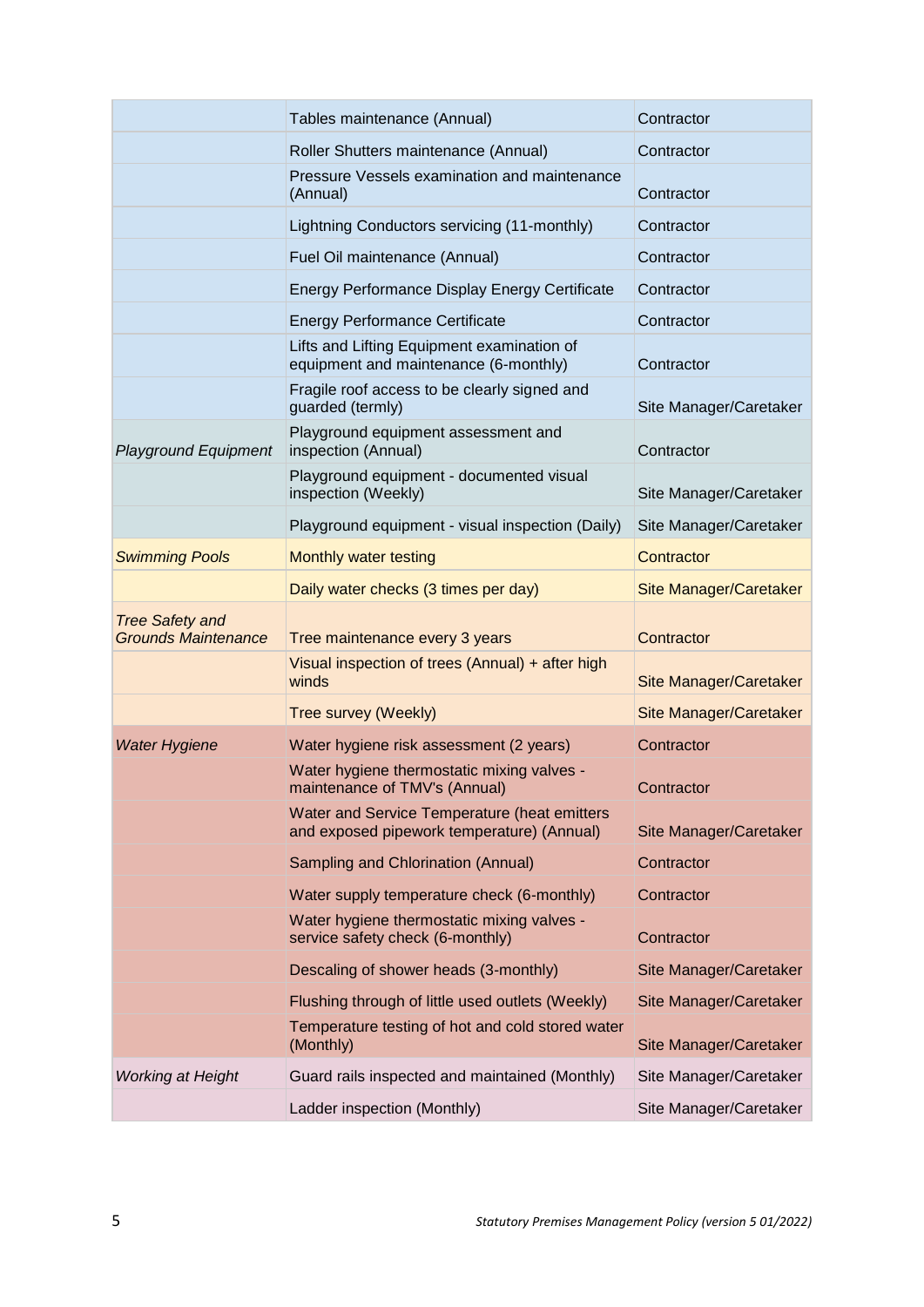## <span id="page-6-0"></span>**3. Water Supply (Legionnella);**

The academy arranges regular risk assessments and testing of all water systems for all premises. This is arranged to ensure that compliance to L8 is achieved:

- a) the academy has a wholesome supply of water for domestic purposes including a supply of drinking water
- b) WCs and urinals have an adequate supply of cold water and washbasins, sinks (including deep sinks) and showers have an adequate supply of hot and cold water
- c) the temperature of hot water supplies to showers shall not exceed 43°C.

## <span id="page-6-1"></span>**4. Asbestos**

The academy maintains an asbestos register (where applicable) which contains a copy of the asbestos survey. This shows where in the premises asbestos has been identified or is suspected.

Approved registered contractors are employed to deal with any removals. *Where premises contain asbestos, this does not mean that there is a danger to health, safety or welfare. If the asbestos is in good condition and is not in an area where it will be damaged by everyday activities, then it is safer to leave it in place.*

Premises staff carry out asbestos visual checks monthly and record documented evidence on Parago.

## <span id="page-6-2"></span>**5. Other premises details;**

## **5.1 Drainage;**

The academy ensures that there is an adequate drainage system for hygienic purposes and the disposal of waste water and surface water by carrying out regular visual checks and calling in drainage specialists should problems arise.

## **5.2 Glazing**

The academy ensures that any glass that is likely to cause injury if it is broken is either replaced or made safe. A safety material (e.g. laminated or toughened glass) is specified.

## **5.3 Accommodation;**

The academy ensures that there is a satisfactory standard and adequate maintenance of decoration by implementing a planned programme of redecoration through the annual adaptation and summer programme of works, but smaller tasks may be completed during the year.

The academy ensures that:

- a) there is appropriate flooring in good condition by carrying out regular visual checks and implementing any necessary repairs/replacements.
- b) the furniture and fittings are appropriately designed for the age and needs of all pupils registered at the academy by responding to specific requests for appropriate furniture and fittings which are generated as a result of the annual adaptation.
- c) classrooms and other parts of the academy are maintained in a tidy, clean and hygienic state by overseeing the work of a team of Site Team and Cleaners and monitoring standards of cleaning.
- d) there are appropriate facilities for pupils who are ill. A room is provided for medical examination and contains a washbasin and is reasonably near a WC.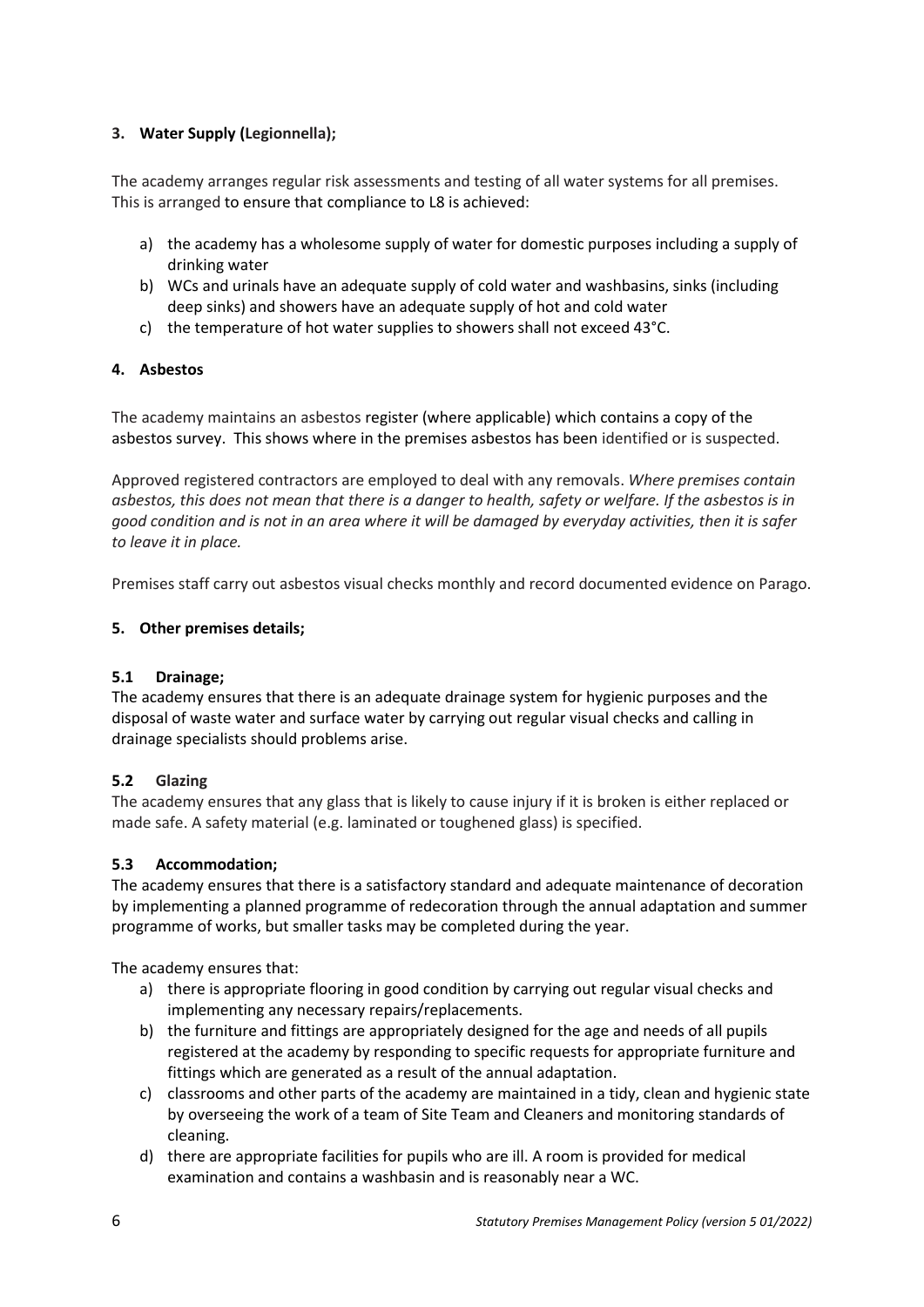- e) there are sufficient washrooms for staff and pupils, including facilities for pupils with special needs
- f) in terms of the design and structure of the accommodation, no areas of the academy compromise health or safety. Upstairs windows are fitted with stops or bars, as appropriate; there are high-level hand rails on stairs above an open stair well.
- g) classrooms are appropriate in size to allow effective teaching, having regard to the number, age and needs (including any special needs) of pupils by carefully monitoring the number, age and needs of pupil who will be using the classrooms and making any necessary adjustments in provision and arrangements.
- h) the academy buildings provide reasonable resistance to penetration by rain, snow, wind and moisture from the ground by carrying out regular visual checks.
- i) there is sufficient egress so that emergency evacuations can be accomplished quickly and safely for all pupils, including those with special needs, by ensuring that all exits are kept clear and unencumbered, and by carrying out regular checks of the same.
- j) access to the academy allows all pupils, visitors and contractors including those with special needs, to enter and leave the academy in safety and comfort by ensuring that entrances are well maintained and unencumbered with appropriate access for wheelchair users.
- k) where food is served, there are adequate facilities for its hygienic preparation, serving and consumption.
- l) the lighting, heating and ventilation in classrooms and other parts of the academy are suitable for the room usage. This is done through a programme of monitoring and through feedback from staff.

## <span id="page-7-0"></span>**6. Contractors**

The academy ensures;

- a) that adequate arrangements are in place to select, appoint and monitor anyone undertaking works.
- b) the competence of contractors (competence can be judged from past experience, recommendation, pre-selection evaluation or a combination that takes into consideration the nature and scale of the works required)
- c) where necessary has the appropriate qualifications, for example GAS SAFE or NICIEC registered for work in connection with gas and electrical installations respectively.
- d) That the contractor has a current health and safety policy, has current suitable insurances and risk assessments in place and to check that contractors have correctly interpreted any site-specific conditions.
- e) For safeguarding purposes contractors must be DBS checked and escorted to their place of work and around the buildings. Any non DBS contractors must be escorted at all times.

## <span id="page-7-1"></span>**7. Commissioning a large project**

The Trust Estates and Facilities Manager will agree the requirements and technical specification dependant on the project.

#### <span id="page-7-2"></span>**8. Waste**

- The academy is committed to reducing its waste and recycling as much as it can, this includes cardboard, paper, electrical equipment, ICT equipment.
- The academy follows any legal waste obligations to ensure the correct licensing of its waste and maintains relevant records.